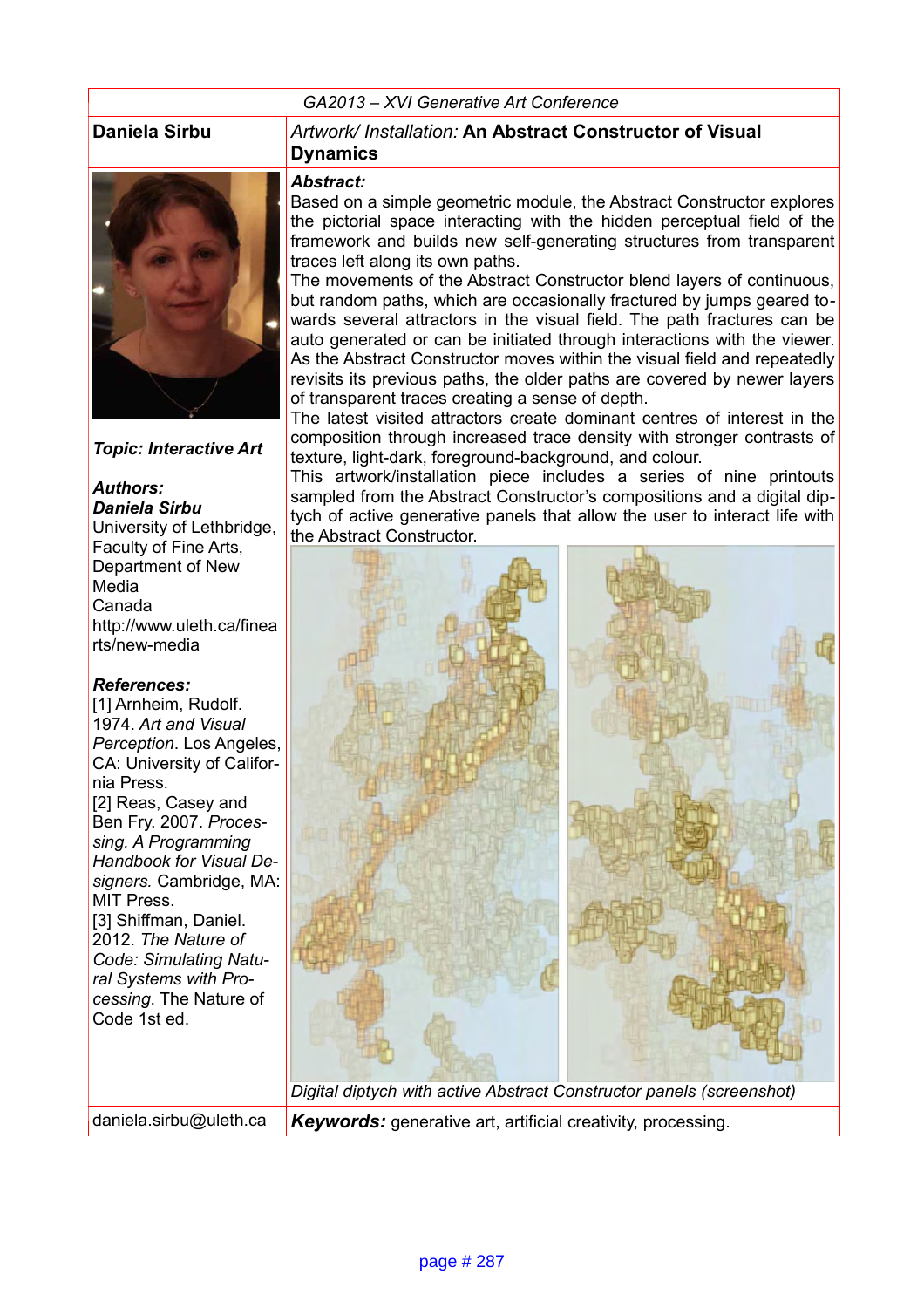# **An Abstract Constructor of Visual Dynamics**

# **Daniela Sirbu, Associate Professor**

*Department of New Media, University of Lethbridge, Canada* www.uleth.ca/westgrid/vr/contact.html *e-mail: daniela.sirbu@uleth.ca*

# **Abstract**

Based on a simple geometric module, the Abstract Constructor explores the pictorial space interacting with the hidden perceptual field of the framework and builds new self-generating structures from transparent traces left along its own paths.



*Title: Wandering. Digital diptych with active Abstract Constructor panels (screenshots). Sampled from the Visual Random Walker, version 7-2.*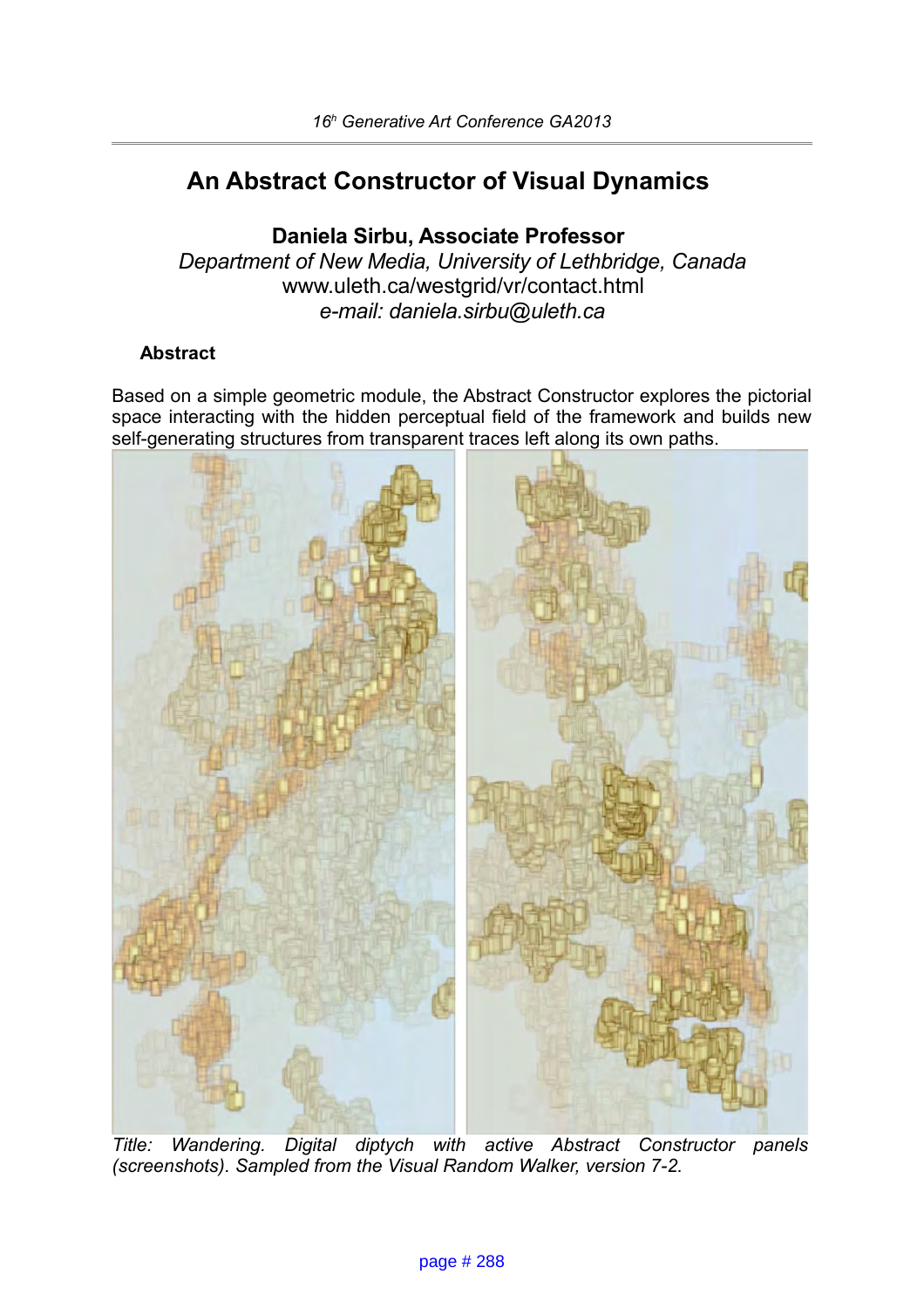The movements of the Abstract Constructor blend layers of continuous random paths, which are occasionally fractured by jumps directed towards several attractors in the visual field. The path fractures can be auto generated or can be initiated through interactions with the viewer. As the Abstract Constructor moves within the visual field and repeatedly revisits its previous paths, the older paths are covered by newer layers of transparent traces creating a sense of depth.

The latest visited attractors create dominant centres of interest in the composition through increased trace density with stronger contrasts of texture, light-dark, foreground-background, and colour.

This artwork/installation piece includes a series of nine digital printouts sampled from the Abstract Constructor's compositions and a digital diptych of active generative panels that allow the user to interact life with the Abstract Constructor

This *Wandering* digital diptych is an interactive version of the Visual Random Walker. The interaction allows a form of kinetic drawing with the system continuously building structures and the viewer interfering directly with the random walker to introduce colour accents, control the positioning of the seed for structure building, control the density and spread of the structures, or actively combine drawing with the structure generating as an intimate part of the drawing process. When no interactions take place, the system continues independently to develop structured visual designs.



*Title: Wandering Constructor I. Composition series sampled from the Visual Random Walker, version 8-5. Unique digital prints – mounted.*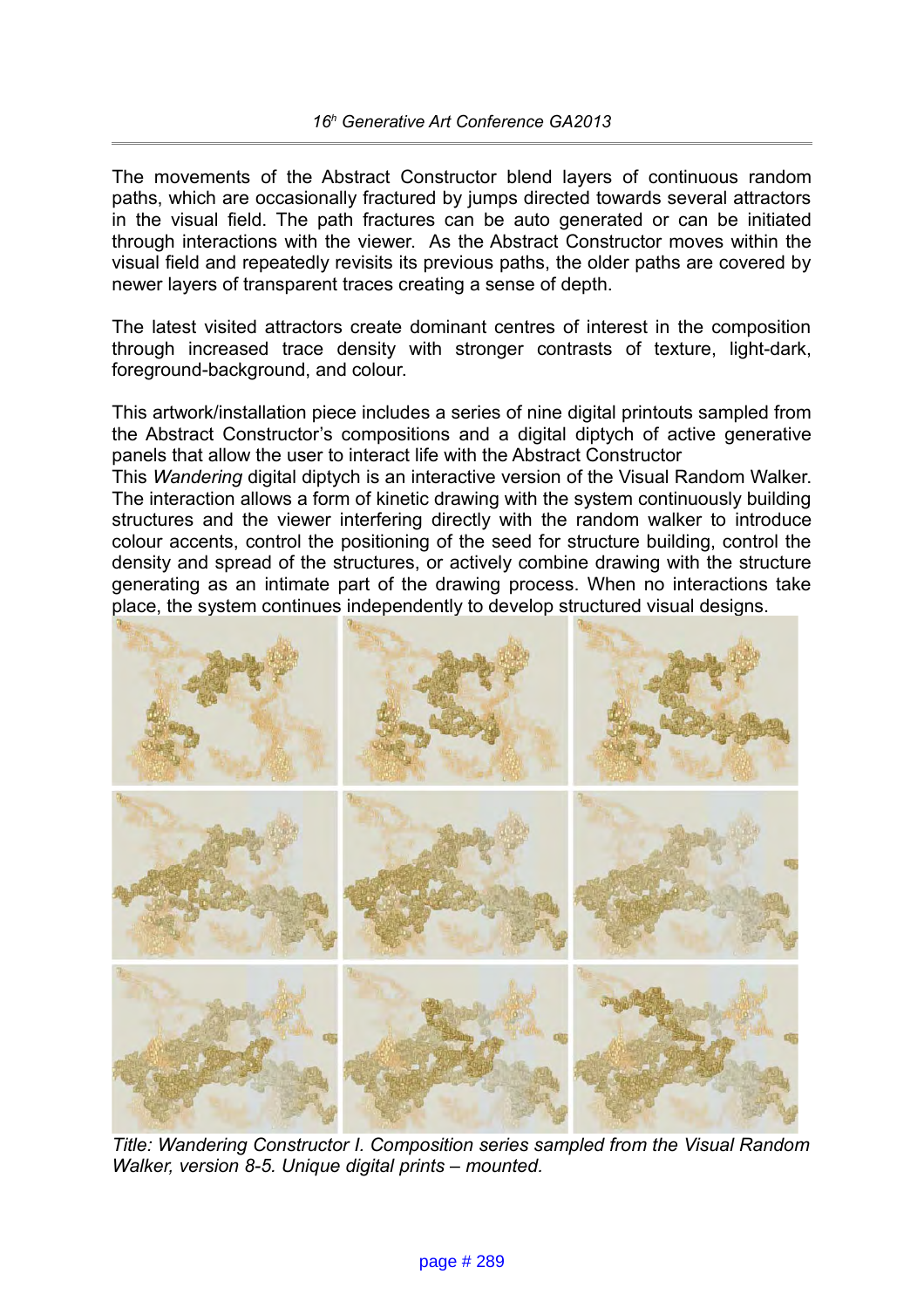

*Title: Wandering Constructor II. Composition series sampled from the Visual Random Walker, version 8-6. Unique printouts. Unique digital prints – mounted.*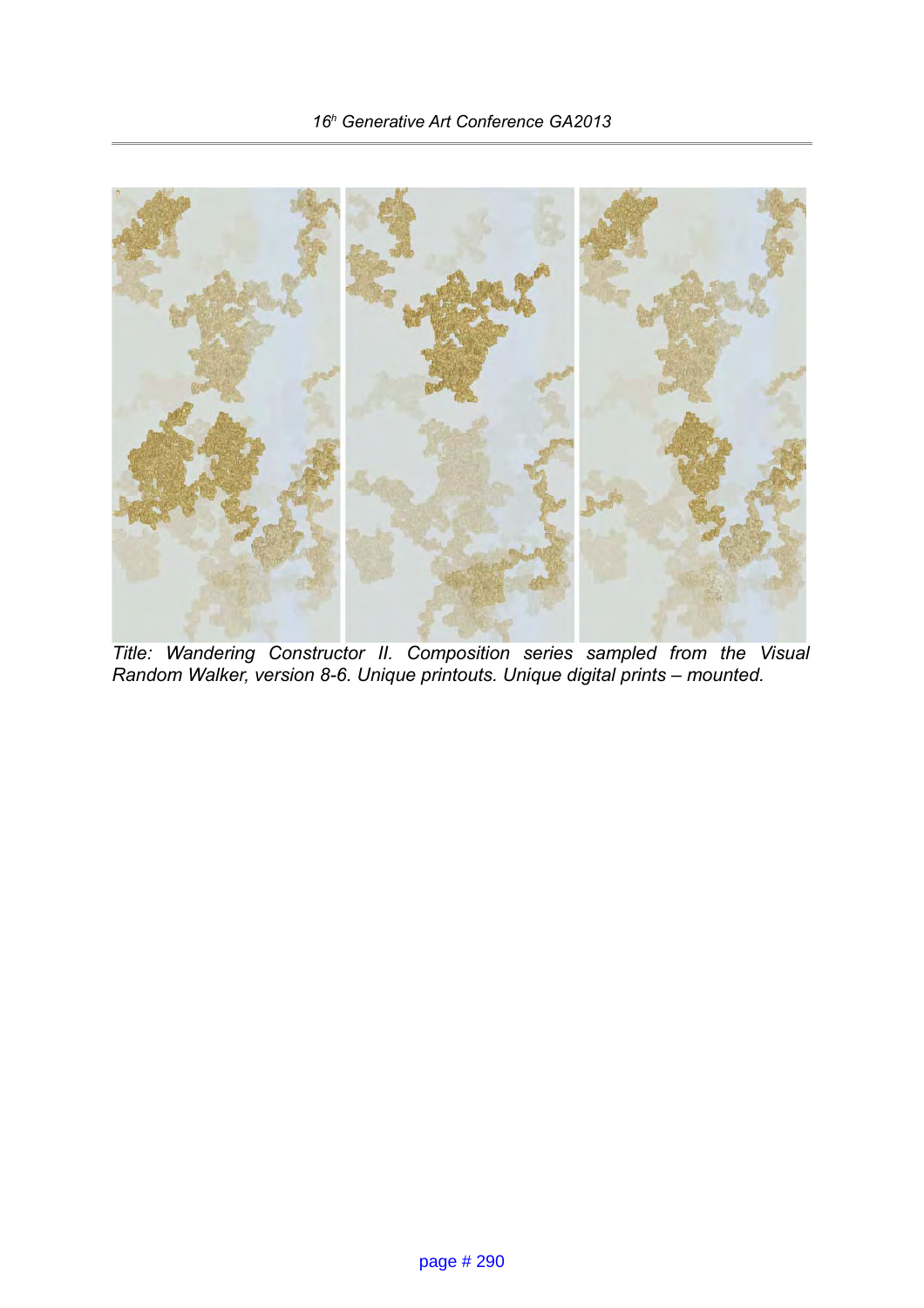